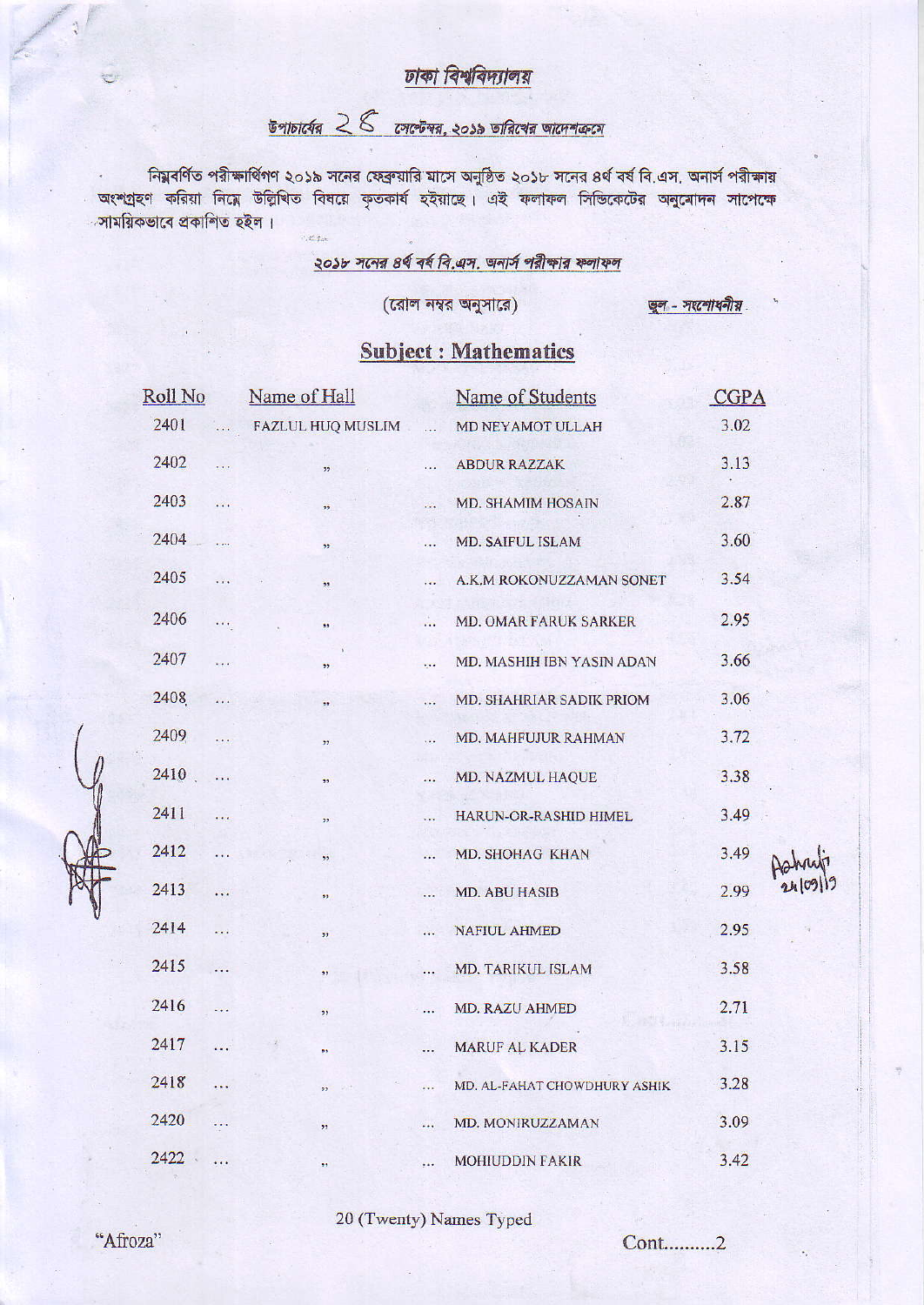### (4th Year B.S. Hons. Exam- 2018, Mathematics)

4

ভুল - সংশোধনীয়

| Roll No |                     | Name of Hall             |                            | Name of Students            | <b>CGPA</b> |                    |
|---------|---------------------|--------------------------|----------------------------|-----------------------------|-------------|--------------------|
| 2423    | .                   | FAZLUL HUQ MUSLIM        | $\dddotsc$                 | MD. SUMON AHMED             | 3.15        |                    |
| 2424    | $\blacksquare$<br>. | DR. MUHAMMAD             | $\cdots$                   | ADEEB SHAHRIAR ZAMAN        | 3.98        |                    |
| 2425    |                     | <b>SHAHIDULLAH</b><br>93 | $\cdots$                   | <b>MD. SHAPAN MIAH</b>      | 3.93        |                    |
| 2426    | .                   | , 1)                     | $\dddot{\phantom{0}}$      | <b>AZIMUL BAKI</b>          | 2.77        |                    |
| 2427    | .                   | $\overline{\mathbf{12}}$ | $\dddotsc$                 | MD. LAYEL HASAN             | 3.03        |                    |
| 2428    | $\cdots$            | وق                       | $\sim 10^{11}$             | MD. TORIKUL ISLAM           | 3.22        |                    |
| 2429    | $\cdots$            | 99.                      | $\mathcal{L}(\mathcal{L})$ | F.M. MONZUR MORSHED         | 3.02        |                    |
| 2430    | $\dddotsc$          | ,,                       | $\cdots$                   | <b>MD. SHOJIBUR RAHMAN</b>  | 2.99        |                    |
| 2431    | .                   |                          |                            | MD. NAHID HASAN             | 3.89        |                    |
| 2432    | $\dddotsc$          | , 1                      | $\cdots$                   | <b>MD. MAMUN KHAN</b>       | 2.98        |                    |
| 2433    | $\cdots$            | š5.                      | $\cdots$                   | <b>A.S.M JAHIDUR RASHID</b> | 3.38        |                    |
| 2435    | .                   | 33                       | $\cdots$                   | MD. ASHIQUL ISLAM           | 3.06        | Ashadi<br>24/09/19 |
| 2436    | i in                | 39.                      | .                          | MD. SHAHRIAR ISLAM IMON     | 3.05        |                    |
| 2437    | $\cdots$            | 55                       | $\dddotsc$                 | MD. SAMIUL ALAM JEWEL       | 2.84        |                    |
| 2438    | $\cdots$            | $\overline{\mathbf{3}}$  |                            | <b>MD ANWAR HOSSAIN</b>     | 2.96        |                    |
| 2439    | $\dddot{\bullet}$   | 35                       |                            | <b>NAFIS AL MAHDI</b>       | 3.48        |                    |
| 2441    | .                   | 99.                      | $\dddotsc$                 | MD. JOYNUL ABEDIN           | 3.40        |                    |
| 2443    | $\cdots$            | <b>AMAR EKUSHE</b>       |                            | MD. JAHID HASAN BADHON      | 2.85        |                    |
| 2444    | $\dddotsc$          | 35.                      | $\ddotsc$                  | MD. SAGOR ALI               | 3.42        |                    |
| 2445    | .                   | 99.                      |                            | <b>ENAM MIJBAH NOOR</b>     | 3.23        |                    |

20 (Twenty) Names Typed

'Afroza'

Cont..........3/

 $-2-$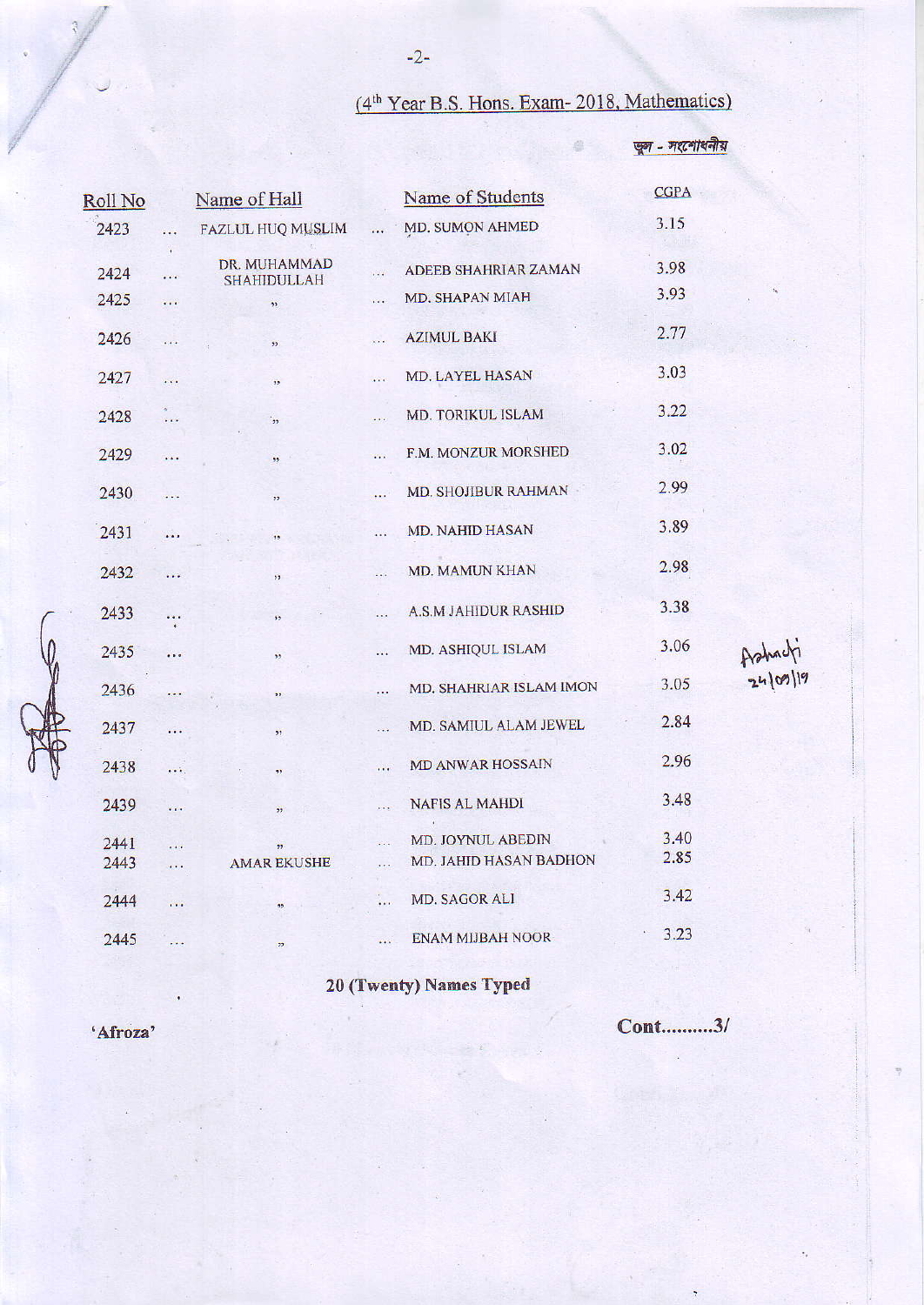## (4<sup>th</sup> Year B.S. Hons. Exam- 2018, Mathematics)

खून - जश्टमाधनीय

| Roll No |                            | Name of Hall                             |             | Name of Students         | <b>CGPA</b> |          |
|---------|----------------------------|------------------------------------------|-------------|--------------------------|-------------|----------|
| 2446    | $\cdots$                   | <b>AMAR EKUSHE</b>                       | $\ddotsc$   | <b>MD. ABDUL BATEN</b>   | 3.37        |          |
| 2449    | .                          | $\overline{\phantom{1}}$                 | $\dddotsc$  | <b>MD RAKIB HASAN</b>    | 2.99        |          |
| 2450    | $\mathcal{L}_{\bullet}$    | 39.                                      | $\cdots$    | <b>ABDULLAH-AL-MUBIN</b> | 2.97        |          |
| 2451    | $\sim$                     | 23                                       | $\dddotsc$  | MD. MOZAMMEL HAQUE       | 2.94        |          |
| 2452    | $\ddots$                   | 13 <sup>°</sup>                          | siya.       | MD. TOHIDUL ISLAM        | 3.51        |          |
| 2454    | $\ddotsc$                  | 35                                       | m.          | NADIM MAHMUD             | 3.14        |          |
| 2455    | $\sim$                     | $\overline{\boldsymbol{v}}$              | $\cdots$    | <b>YUSUF AHMED</b>       | 2.94        |          |
| 2458    |                            | <b>SHAHEED SERGEANT</b><br>ZAHURUL HAQUE | $\cdots$    | MD. AL IMRAN             | 2.70        |          |
| 2459    | $\cdots$                   | 98.                                      | $\cdots$    | MD. HABIBUL HASSAN       | 3.07        |          |
| 2460    | $\cdots$                   | <b>JAGANNATH</b>                         | $\dddotsc$  | <b>SOURAV KUMAR DAS</b>  | 3.59        |          |
| 2461    | $\cdots$                   | , 2, 3                                   | $\dddotsc$  | SHOBHA SAHA              | 3.13        |          |
| 2462    | .                          | 55                                       | $\cdots$    | <b>JOY BONIK</b>         | 2.89        |          |
| 2463    | $\frac{1}{2}$              | $\overline{\mathbf{1}}$                  | era.        | HIMON CHANDRA DAS        | 3.14        |          |
| 2464    | $\mathcal{L}(\mathcal{S})$ | ,,                                       | $\ddotsc$   | <b>ASIM KUMAR MONDOL</b> | 3.19        | 24/09/19 |
| 2465    | .                          | 27                                       | 222         | <b>CHAPAL KUMAR SHIL</b> | 2.96        |          |
| 2466    | $\mathcal{N}_{\text{eff}}$ | 99                                       |             | <b>MITHUN RANJAN KAR</b> | 3.40        |          |
| 2467    | .                          | $\overline{\mathcal{D}}$                 | m.          | <b>SAMIT KUMAR GHOSH</b> | 3.32        |          |
| 2468    | $\mathbf{a}$               | 99                                       | $\dddotsc$  | <b>MITHUN PAUL</b>       | 3.30        |          |
| 2469    | .                          | 99                                       | <b>Sale</b> | DHRUBO MONDAL            | 3.10        |          |
| 2470    | .                          | ,,                                       |             | UTTAM KUMAR ROY          | 2.78        |          |
|         |                            |                                          |             |                          |             |          |

20 (Twenty) Names Typed

'Afroza'

 $R_{s}$ 

Cont..........4/

 $-3-$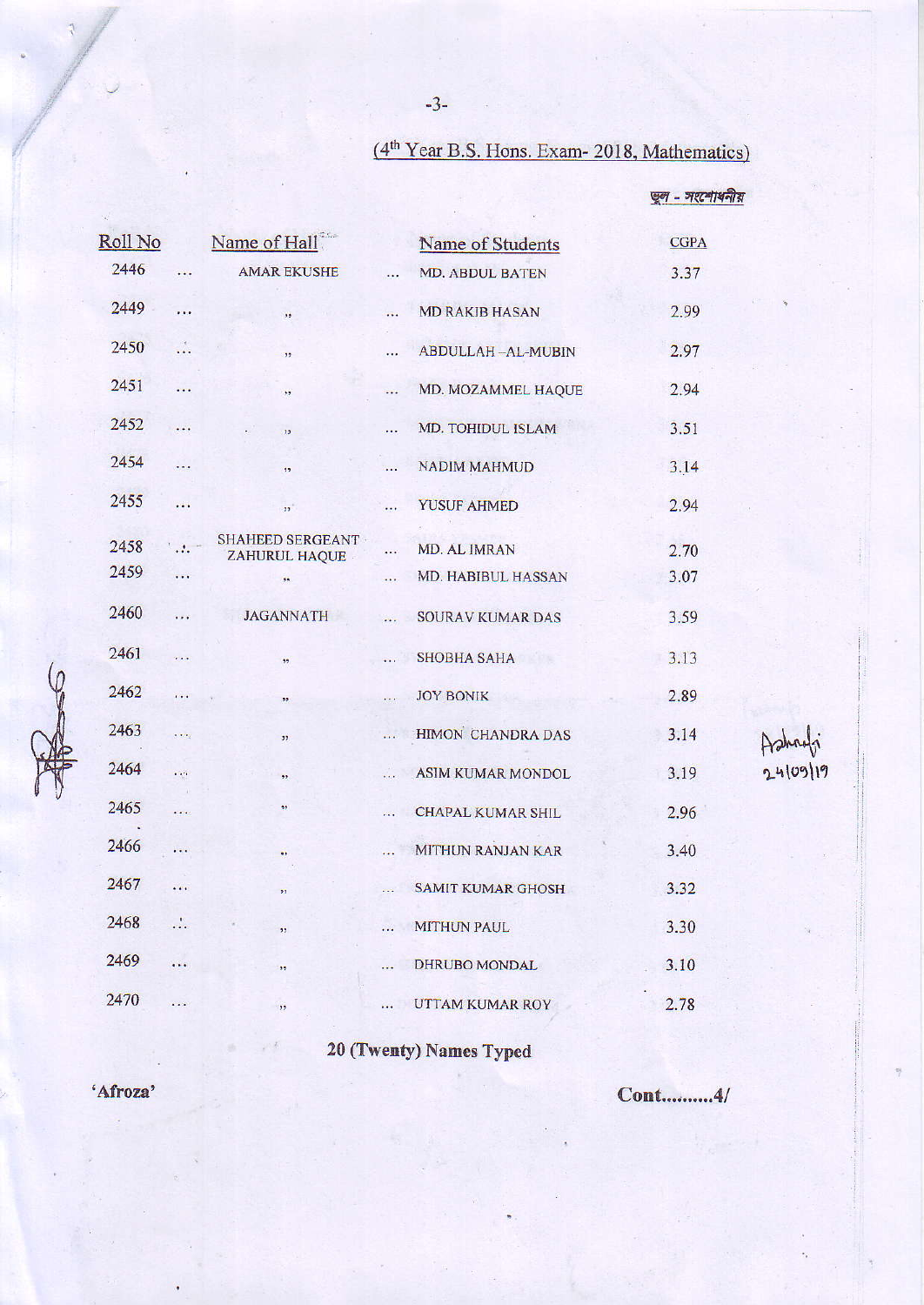## (4<sup>th</sup> Year B.S. Hons. Exam- 2018, Mathematics)

জুল - সংশোধনীয়

| Roll No     |                          | Name of Hall             |                       | Name of Students          | <b>CGPA</b> |          |
|-------------|--------------------------|--------------------------|-----------------------|---------------------------|-------------|----------|
| 2473        | $\ldots$                 | - RUQAYYAH               | $\dddotsc$            | <b>LABIBA ALAM</b>        | 3.69        |          |
| 2474        | $\ddot{\phantom{a}}$     | $\overline{\mathbf{12}}$ | $\ldots$              | <b>TASMUMA MATIN</b>      | 3.67        |          |
| 2475        | .                        | $\overline{\mathbf{1}}$  | in.                   | SHARMIN AKTER SETU        | 3.29        |          |
| 2476        | $\cdots$                 | $\overline{\mathbf{H}}$  | $\dddotsc$            | <b>JAMIA BEGUM</b>        | 3.66        |          |
| 2477        | .                        | 55.                      |                       | MEHENAZ ALAM SHAWRNA      | 3.54        |          |
| 2478        | iss.                     | $\frac{1}{2}$            | $\cdots$              | <b>RAHIMA AKTER</b>       | 3.38        |          |
| 2479        | 22                       | 99)                      | $\cdots$              | <b>RIMPA KUNDU</b>        | 2.89        |          |
| 2480        | <b>State</b>             | 12                       | $\dddotsc$            | <b>SADIA YESMIN</b>       | 2.68        |          |
| 2481        | .                        | 22.000                   | 1.14                  | SYEDA SIFTA YEASMIN       | 2.93        |          |
| 2482        | <b>PERT</b>              | <b>SHAMSUN NAHAR</b>     | $\dddot{\phantom{0}}$ | SAYEDA IRIN AKTER         | 3.55        |          |
| 2485        | $\dddotsc$               | , 7                      | $\dddotsc$            | <b>SWEETY RANI SARKER</b> | 3.42        |          |
| 2486        | ver.                     | 99                       |                       | MORIYAM AKTER             | 3.51        |          |
| 2487        | .                        | 99                       | $\cdots$              | <b>RAHAT AMIN</b>         | 3.53        | 24/09/19 |
| 2488        | $\frac{1}{2}$            | 72                       | $\cdots$              | <b>NOUSHIN TASNIM</b>     | 3.16        |          |
| <b>∠489</b> | .                        | $22 -$                   | $\cdots$              | <b>NAHIDA AKTER</b>       | 3.15        |          |
| 2490        | $\mathcal{L}_\mathrm{c}$ | 33                       | $\dddotsc$            | FARZANA AFRIN MIM         | 3.34        |          |
| 2491        |                          | ös.                      | $\cdots$              | PROGHA PAROMITA GUHA      | 3.44        |          |
| 2492        | .                        | 99.                      |                       | <b>MOHUA ISLAM</b>        | 3.01        | '4       |
| 2493        |                          | 35                       | $\cdots$              | SHANAHAN SAIYARA          | 3.02        |          |
| 2494        |                          |                          |                       |                           |             |          |
|             |                          | 27                       |                       | DITIYA SULTANA MEEM       | 3.02        |          |
|             |                          |                          |                       |                           |             |          |

20 (Twenty) Names Typed

'Afroza'

 $\begin{matrix} 9 \\ 10 \\ 11 \end{matrix}$ 

**Cont..........5** 

 $-4-$